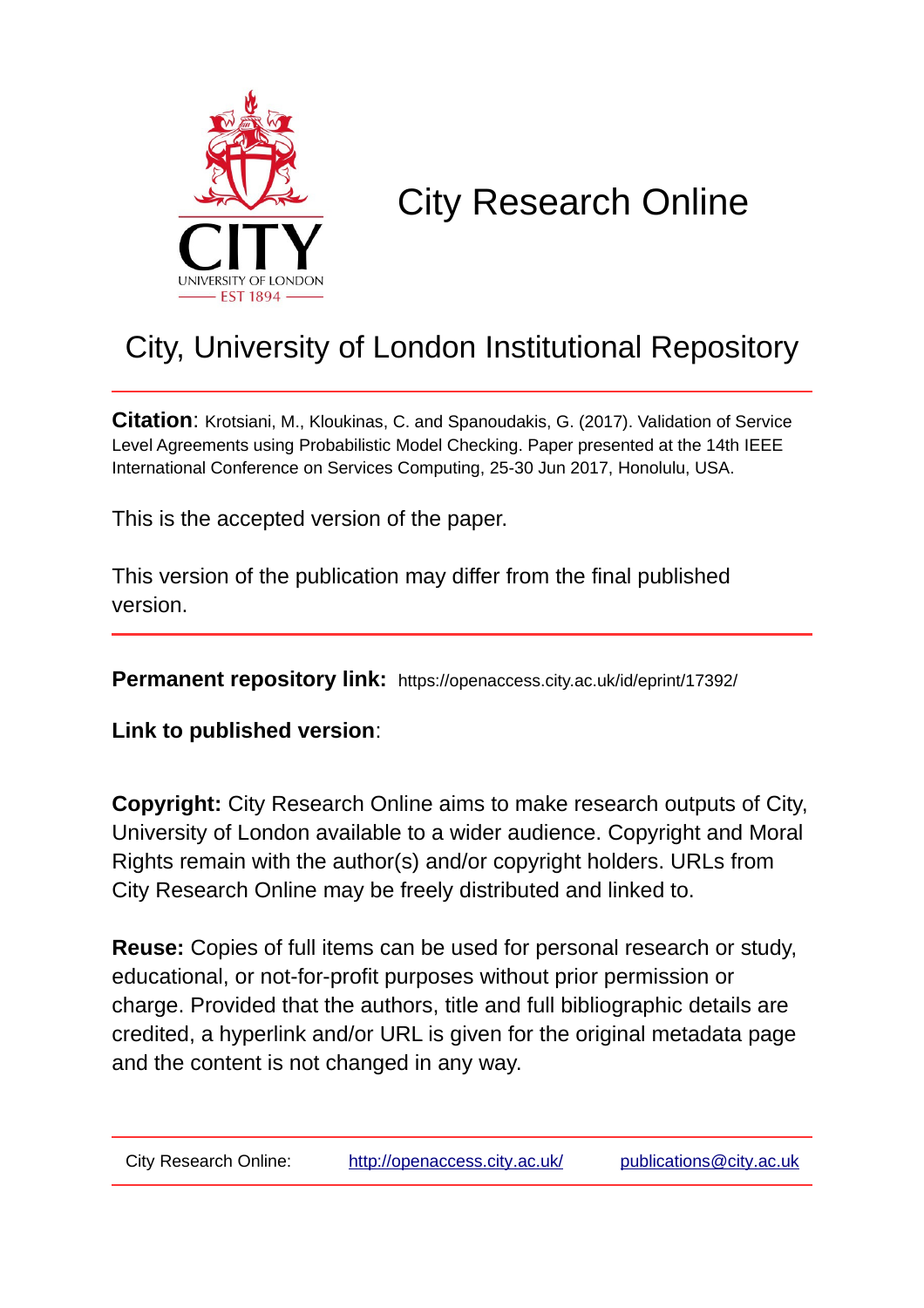## Validation of Service Level Agreements using Probabilistic Model Checking

Maria Krotsiani, Christos Kloukinas and George Spanoudakis

*Department of Computer Science City, University of London London EC1V 0HB, UK*

{Maria.Krotsiani, C.Kloukinas & G.E.Spanoudakis}@ city.ac.uk

*Abstract* **- With the fast growth of Information Technology (IT), organisations rely mostly on web services, cloud services and recently on Big Data Analytics services (BDA services), in order to support their business services. To securely use these services, service clients sign a Service Level Agreement (SLA) with service providers, regarding a particular service provision. Typically, SLAs define the properties that need to be preserved during the provision of a service (e.g., quality of service properties) and actions that will be applied if the service provision violates the defined properties (e.g., penalties or renegotiation). Whilst significant research has focused on monitoring SLAs during the provision of services, the exploration and validation of the potential consequences of SLAs for the involved parties prior to putting them in operation is not addressed by existing research. In this paper, we present an approach to SLA validation that is based model checking. Our approach is based on the translation of SLAs expressed in WS-Agreement into models of the probabilistic model checker PRISM and the validation of SLA properties using the model checking capabilities of this tool.**

*Index Terms – Service Level Agreement (SLA), Probabilistic Model Checking, Static Validation*

#### I. INTRODUCTION

Service Level Agreements (SLAs) are widely used by service providers (consumers) as means of providing (getting) assurance regarding the quality and security of the provisioned services. SLAs constitute a kind of contract between service providers and service consumers that defines the level of service that should be guaranteed in service provision and the actions that will be undertaken if this level is not preserved.

The management of SLAs (i.e., the specification, monitoring and negotiation of SLAs) has been the subject extensive research. This work has generated languages for specifying SLAs (e.g., WSLA [6], WSLA+  $[25]$ , SLA $*$   $[13]$ ), techniques for SLA negotiation (e.g., WS-Agreement Negotiation [23], PROSDIN [12]), and techniques for monitoring SLAs (e.g., Nagios [22], Ganglia [19], EVEREST  $[11][4]$ ).

However, the work done for SLA specification does not support adequately the analysis of the consequences of the specifications that can be created for the different parties, so that they all know what they are committing to. For example, given an SLA, it would be useful for service consumers and providers, to be able to analyse and answer questions such as:

- (i) (Service providers) How probable is it to pay more than \$X in a time period Y?
- (ii) (Service consumers and providers) How long will it take before the need to renegotiate an SLA?
- (iii) (Service consumers and providers) What is the probability for renegotiation by the expiry date?
- (iv) (Service providers) How long will it take before the need to modify the infrastructure of service provision in order to continue satisfying the SLA?

In this paper, we present an approach that enables the investigation and validation of properties as the above for SLAs. Our approach is based on formalising the semantics of the actions taken upon the violation of SLA guarantee terms and their conditions, so as to enable the formal analysis of the consequences of specific SLAs under different environment assumptions, i.e., different probabilities for the violation of specific guarantee terms. To achieve this, we have extended the WS Agreement language [10][21]. Our extension allows SLA parties to provide more details about the actions that should be taken upon the violation of specific guarantee terms, including the conditions that need to be satisfied for these actions to be taken, and extra parameters that complete the action specifications, e.g., the amount one has to pay in case of a penalty.

The SLAs that are specified in the extended form of WS Agreement that we propose are translated into probabilistic automata expressed in the language of PRISM [14][24], i.e., a probabilistic model checker. These automata are then used in order to investigate and validate properties, like (i)-(v) above. The translation of SLAs into probabilistic automata of the type supported by PRISM is based on a general scheme in which violations of SLA guarantee terms are translated into events that trigger transitions between automata states, and the actions associated with such violations are modelled by actions undertaken when the relevant transitions are triggered. To realise our approach, we have developed a translator from the extended version of WS Agreement to the language of PRISM. We have also performed various experiments demonstrating the feasibility of our approach.

To the best of our knowledge, our approach is the first one that focuses on the exploration and validation of SLA properties (consequences) prior to putting them in operation.

The rest of the paper is organized as follows. Section II presents the overall SLA management framework assumed by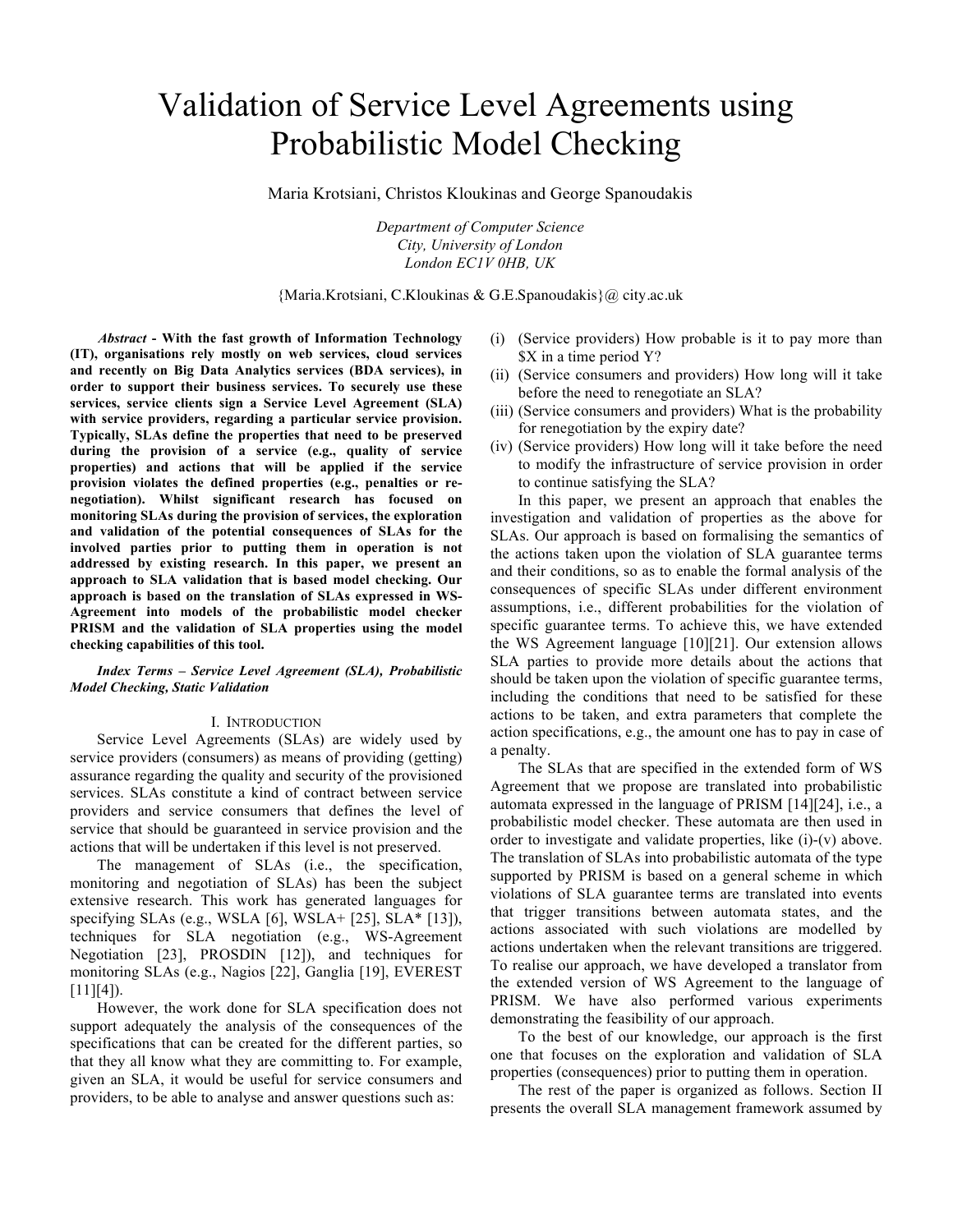our approach and shows how SLA validation fits within and may be used by it. Section III presents the extensions of WS-Agreement language, which we have introduced to enable the validation of SLA properties. Section IV discusses the translation from the extended version of WS Agreement to PRISM and gives examples of PRISM models generated from SLAs. Section V presents the outcomes of experiments that we have conducted to demonstrate the benefits and feasibility of our approach. Section VI reviews related work and, finally, Section VII provides concluding remarks and outlines directions for further research.

## II. GENERAL SLA MANAGEMENT FRAMEWORK

To better understand the purpose of this paper, it is important to consider the overall SLA management framework that is the context of our work. As shown in Fig. 1, this framework consists of tools (components) that support key traditional activities of SLA management, namely SLA specification, negotiation and runtime monitoring, and the new activity of SLA validation that we introduce in this paper.

SLA negotiation and specification are the activities that give rise to an SLA and are supported by SLA negotiation and specification tools. Once it is agreed and specified, an SLA needs to be monitored and enforced for the system that it is concerned with. This requires the translation of the SLA to an operational monitoring specification that will be possible to check given the event sensing and monitoring capabilities of the computational infrastructure where the service based system that is the subject of the SLA is deployed. Foster and Spanoudakis [5] have introduced a general-purpose monitoring architecture and algorithms supporting this process. This architecture includes: (a) event sensors having responsibility for capturing the primitive information needed for SLA monitoring, (b) monitors performing the actual checks of SLA guarantee terms against event streams produced by the sensors, and (c) an SLA2Monitor translator that can translate the SLA expressed in a high-level SLA language into the operational monitoring specification that can be checked by the EVEREST [4]. When the monitor identifies violations it informs an SLA Manager of the SLA terms that have been violated, to enable it to perform the actions specified in the SLA for the respective violations [5]. This automates guaranteeing an SLA at run-time but since SLAs and system behaviours can be complex, interacting parties can easily find themselves in situations they had not anticipated, e.g., having to pay a high penalty due to violated SLA terms. For this reason, we have extended the SLA management framework with tools supporting an SLA validation activity (see orange dashed rectangle in the left part of Fig. 1).

The validation activity is realised through the translation of the SLA into the language of Prism [14][24]. More specifically, it produces a formal model of the actions that the SLA Manager will be taking each time a term violation of the specific SLA is reported. In order to be able to explore the consequences of these actions it also produces a formal model of the environment of the SLA Manager, which is shown inside the rectangle with the red dashed boundary in Fig. 1, i.e.,



the combination of the system itself and the monitor checking the SLA rules at run-time. Since that part is too complex to describe formally in detail, it is abstracted away and represented as a source of SLA term violations that occur stochastically and can be described with different exponential distributions that have some rate of arrival.

Using Prism, SLA parties can check the probability of and time to execution of actions that are associated with the different SLA guarantee terms. The outcomes of validation are passed back to the negotiation and specification activities in order to inform the tailoring of SLAs accordingly (e.g., to adjusting the terms in order to reduce the possibility of paying penalties; or to redefine more convenient terms for renegotiations; or even to estimate possible configurations that might be required in order to avoid any defined modifications that can occur. Validation can be carried out before an SLA is agreed and instantiated, to explore its consequences under different operational scenarios. In such cases, validation is based on estimates of the expected violation rates of SLA guarantee terms. In addition, validation can be performed once an SLA has become operational to inform the negotiation processes that may need to be carried out due to violations of SLAs or changes of the needs of the relevant parties. In such cases, the validation can be based on real violation rates that have been detected by the monitor and passed back to the specification and negotiation activity.

## III. WS-AGREEMENT LANGUAGE & EXTENSIONS

WS-Agreement [10] was introduced by the Open Grid Forum to address some key requirements for the specification of SLAs, such as supporting modularity, accommodating other external and domain specific standards, and allowing extensions.

In WS-Agreement, an SLA is composed of three main sections, i.e., the name, context and terms of as shown in Fig. 2. The first section provides an optional SLA name. The next section contains the SLA context, i.e., meta-data for the entire SLA (e.g., the SLA participants, its lifetime, etc.). The terms section specifies the terms of the SLA. these can be of two types: (a) Service Terms that describe the services regulated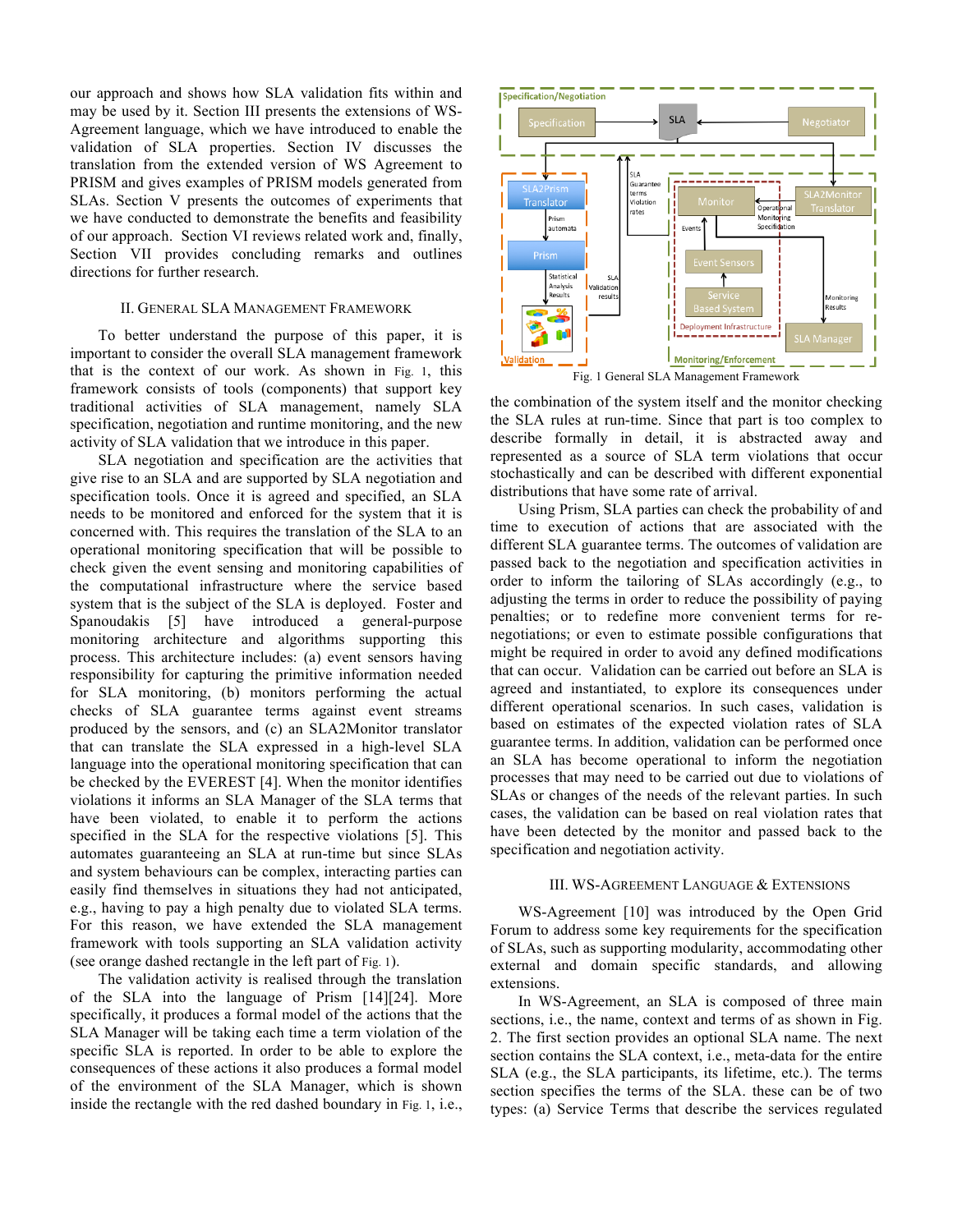

## Fig. 2 Structure of the WS-Agreement SLA[10]

by the SLA and (b) the Guarantee Terms (GTs) that specify the service levels that should be satisfied during the provision of the service. More specifically, GTs define the expected quality of service, comprising (i) the obligated party, (ii) the list of services this guarantee applies to, (iii) an optional condition that must be met for a guarantee to be enforced, (iv) an assertion expressed over service descriptions (*ServiceLevelObjective*), and (v) one or more business values associated with this objective (*BusinessValueList*).

WS-Agreement has some limitations, since it does not support the specification of: (a) security and privacy Service Level Objectives (SLOs), (b) actions that need to be taken during the life cycle of an SLA (e.g., service provision platform modification actions and SLA negotiation actions), (c) multi-party SLAs, and (d) comprehensive models of complex services, including internal operations, service assets, and operation, data and other dependencies. This makes it harder to check whether an SLA can be monitored and to produce automatically a monitoring plan for it.

In our approach [27] we extended the *CustomServiceLevel* sub-element of the *ServiceLevelObjective* element, to support monitorable SLOs. To do so, we introduced *PreciseSLOType*, a new type for *CustomService-Level*. This allows specifying an SLO at a declarative level, i.e., as a property of a particular category that is to be applied to a service asset (e.g., internal or external operation and data elements of the service), and/or a procedural level, which provides the exact runtime assertion representing the SLO satisfaction. SLO assertions are expressed in the language developed in the CUMULUS project [2] – itself based on Event Calculus, a formal first order temporal logic language, also used by the EVEREST Framework [4].

WS-Agreement does not support the specification of actions what should be undertaken when guarantee terms are violated. To overcome this limitation, we extended the *CustomBusinessValue* sub-element of the *BusinessValueList* element, for expressing different types of actions that should be triggered by each GT violation [27]. Two actions have been predefined: (a) renegotiate *Pred*, which causes the SLA to be renegotiated when the guard *Pred* is satisfied, and (b) penalty *Pred Int*, which causes a penalty (or reward if negative) to be incurred. This makes more precise the specification of penalties in WS-Agreement. SLA modellers also free to use any other action name they wish. They can also guard all actions with a predicate. A guard predicate declare conditions

that should be satisfied, in addition to the violation of the SLA guarantee term associated with the action, for the action to be executed.

The BNF grammar of the extended form of WS-Agreement that we have created is shown in Fig. 3. The grammar syntax is based on the syntax used by the K Framework [3]. More specifically, we use italics for nonterminals, bold for terminals, and *List{ X, "c" }* for a cseparated list of zero or more Xs. Notes inside square brackets ([]) on the right have to do with evaluation– *strict* means that all non-terminals must be evaluated first (in a nondeterministic order), *seqstrict* means that they must be evaluated left-to-right, and *strict(1)* means that only the first non-terminal needs to be evaluated. Both *Pred* and *NumExp* permit the ternary if-then-else operator *pred* ? *exp1* : *exp2*, which evaluates to *exp1* when *pred* is true, and to *exp2* otherwise. Apart from constants, one can use predefined functions. These are: **violations**( $GT$ ), **penalty amount**( $GT$ ), and **counter(***Action*, *GT***)**. These functions provide the number of times some *GT* has been violated so far, the amount accrued in penalties due to violations of some *GT*, and the number of times *Action* has been executed following a *GT* triggering.

## IV. RUNNING EXAMPLE

To demonstrate the overall approach of this paper, we present an SLA with several GTs from the side of a service provider, who has different assets (A1–A4) to be assured, as shown in TABLE I, and their security properties (SLOs).

The first ones (A1, A2) are service data assets and the last two (A3, A4) operation assets. Data assets have GTs for Confidentiality (A2) and Integrity (A1). For example, in asset A2 the expected rate of a Confidentiality GT violation is  $\lambda$ =0.15 and if there is more than one violation (noted with [v>1]), there is a penalty of 10 units and a notification action.

For the Integrity security GT, we assume the same violation rate  $(\lambda=0.6)$  and the same actions, which cause a notification action for the first two violations of the term, but renegotiate the SLA if there are more violations.

Finally, operation asset A3 has an Availability GTs with a violation rate  $\lambda$ =0.2 and three actions. While there are fewer than *k* violations the service provider configuration should be modified, which will decrease the rate to  $\lambda$ =0.1. The second action requests a renegotiation if there are more than *2k*  violations, and the third requests a notification always. The rates are shown in italics, as these do not form part of the SLA agreement – they are expectations (possibly commercially sensitive) of the estimated behaviour of the system.

Using the grammar of Fig. 3, the SLA for TABLE I would be specified as:

```
{ Running_Example ... { ... {
       { ConfA2 ... ...
         penalty (violations(ConfA2) > 1) 10
        notify (violations(ConfA2) > 1) }
        { IntA1 ... ...
         notify (violations(IntA1) < 3)
         renegotiate (violations(IntA1) >= 3) }
        { AvailA3 ... ...
         modify (violations(AvailA3) < k)
         renegotiate (violations(AvailA3) > 3*k)
```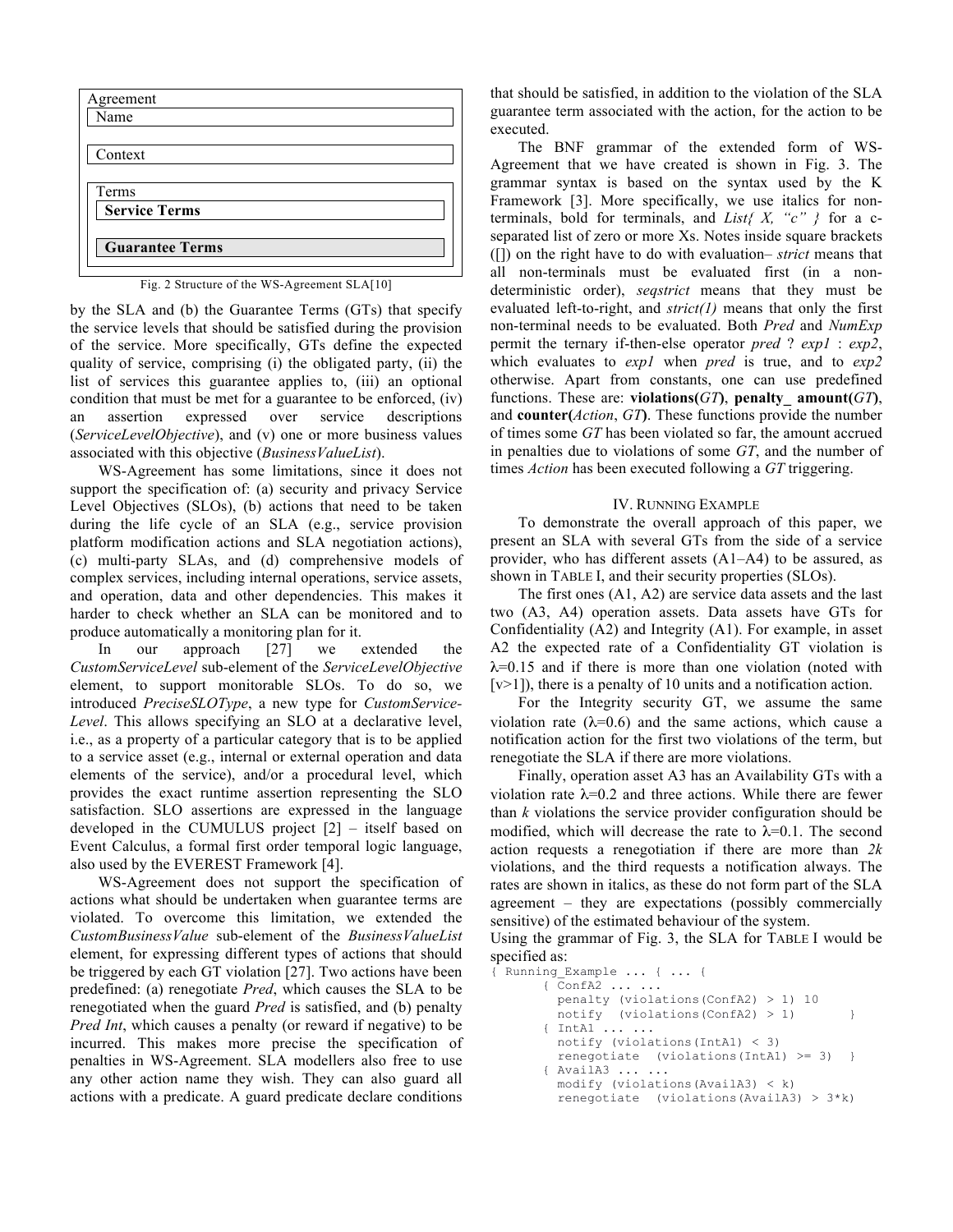| $XWSAgreement ::= \{ IdOpt  Terms  \}$                                                      |  |  |  |  |
|---------------------------------------------------------------------------------------------|--|--|--|--|
| $Terms ::= \{  \}$ Guarantee Terms $\}$                                                     |  |  |  |  |
| $Guarantee Terms ::= List{GuaranteeTerm, ""}$                                               |  |  |  |  |
| GuaranteeTerm ::= { $Id$ Business ValueListType }                                           |  |  |  |  |
| <i>BusinessValueListType</i> $\therefore$ $\ldots$ <i>CustomBusinessValue</i>               |  |  |  |  |
| CustomBusinessValue ::= List{XAction, ""}                                                   |  |  |  |  |
| $XAction ::= \text{renegative Pred} \mid \text{penalty Pred} \mid Id Pred$                  |  |  |  |  |
| <i>Pred</i> ::= <b>true</b>   <b>false</b>   ( <i>Pred</i> ) [bracket]                      |  |  |  |  |
| $ Pred & Pred$ [strict(1)]                                                                  |  |  |  |  |
| $ Pred $ Pred [strict(1)]                                                                   |  |  |  |  |
| $ !$ Pred [strict]   Pred ? Pred : Pred [strict(1)]                                         |  |  |  |  |
| $\vert$ NumExp = NumExp [seqstrict] $\vert$ NumExp != NumExp [seqstrict]                    |  |  |  |  |
| $NumExp$ > $NumExp$ [seqstrict]   $NumExp \leq NumExp$ [seqstrict]                          |  |  |  |  |
| $\vert$ NumExp < NumExp [seqstrict] $\vert$ NumExp > = NumExp [seqstrict]                   |  |  |  |  |
| $NumExp ::= Int \mid (NumExp)$ [bracket]                                                    |  |  |  |  |
| <i>NumExp * NumExp</i> [seqstrict, klabel(Mul)]                                             |  |  |  |  |
| <i>NumExp   NumExp</i> [seqstrict, klabel(Div)]                                             |  |  |  |  |
| $NumExp + NumExp$ [seqstrict, klabel(Plus)]                                                 |  |  |  |  |
| NumExp - NumExp [seqstrict, klabel(Minus)]                                                  |  |  |  |  |
| <i>Pred</i> ? <i>NumExp</i> : <i>NumExp</i> [strict(1)]                                     |  |  |  |  |
| violations ( <i>Id</i> )   penalty amount ( <i>Id</i> )   counter ( <i>Id</i> , <i>Id</i> ) |  |  |  |  |
| Fig. 3 Extended WS-Agreement BNF grammar (abstracted)                                       |  |  |  |  |

TABLE I

| <b>Assets</b>                                                                                                                                             |                | <b>Security Properties / GTs</b>                                |                                                                             |                                                                                                |  |
|-----------------------------------------------------------------------------------------------------------------------------------------------------------|----------------|-----------------------------------------------------------------|-----------------------------------------------------------------------------|------------------------------------------------------------------------------------------------|--|
|                                                                                                                                                           |                | Confidentiality                                                 | Integrity                                                                   | <b>Availability</b>                                                                            |  |
| Data Assets                                                                                                                                               | A <sub>1</sub> |                                                                 | [v<3]<br><b>NOTIFY</b><br>$\sqrt{v} = 3$<br><b>RENEG</b><br>$\lambda = 0.6$ |                                                                                                |  |
|                                                                                                                                                           | A2             | [v>1]<br>PENALTY(10)<br><b>&amp; NOTIFY</b><br>$\lambda = 0.15$ |                                                                             |                                                                                                |  |
| <b>Operation Assets</b>                                                                                                                                   | A <sub>3</sub> |                                                                 |                                                                             | $\lambda = 0.2$<br>[v < k]<br>$MOD \rightarrow \lambda=0.1$<br>$[v>3k]$ RENEG<br>[true] NOTIFY |  |
|                                                                                                                                                           | A <sub>4</sub> |                                                                 | [v<3]<br><b>NOTIFY</b><br>$[v>=3]$<br><b>RENEG</b><br>$\lambda = 0.6$       |                                                                                                |  |
| notify true<br>IntA4<br>€<br>notify (violations (IntA4) $\langle$ 3)<br>renegotiate (violations (IntA4) $>=$ 3)<br>ł<br>Y<br>$\,$ $\,$ $\,$<br>$\ldots$ } |                |                                                                 |                                                                             |                                                                                                |  |

## RUNNING EXAMPLE ASSETS AND SLOS

## V. FORMAL SLA VALIDATION

As aforementioned, each GT violation action is guarded by a condition as is shown in the definition of *XAction* in Fig. 3 – expressed over a set of basic, implicitly updated variables: violations( $GT$ ), penalty amount( $GT$ ), and counter( $Act$ ,  $GT$ )... Using the action part of the SLA specification we build a formal model of the system, expressed in the language of the Prism model-checker, which allows the analysis of temporal probabilistic models with its support for Markov chains, and Probabilistic-Timed Automata [14][24]. Our model is formulated as a Continuous Time Markov Chain (CTMC), which allows us to model the rates with which different SLA GTs are violated. The derived Prism model is split into two

```
ctmc // A Continuous-Time Markov Chain model
const double sec = 1;
const double minute = 60;
const double hour = 60*minute;
const double day = 1;//24*hour;//set day as time unit
const double week = 7*day;
const double year = 365 * day;
const double month = year/12;//an approximation
const int T; // represents time in properties
const int Xm; // represents amount in properties
const int MxInt = max(Xm+1, 3, 3*k+1);const int k; // SLA variable
formula ConfA2ViolationRate=0.15/day;
formula IntA1ViolationRate=0.6/day;
formula IntA4ViolationRate=0.6/day;
formula AvailA3ViolationRate= (cntr_modify_AvailA3=0) 
(0.2/day): (0.1/day);// Environment - Monitoring module – auto-derived
module IntA1
 [IntA1Violated] true -> IntA1ViolationRate: true;
endmodule
module ConfA2
 [ConfA2Violated] true -> ConfA2ViolationRate: true;
endmodule
module IntA4
[IntA4Violated] true -> IntA4ViolationRate: true;
endmodule
module AvailA3
[AvailA3Violated] true -> AvailA3ViolationRate: 
true;
endmodule
```
main parts. The first one simulates the SLA Manager environment – see Fig. 4. It consists of a Prism module for each GT, that fires a violation for that GT at a rate specified by the designer. Rates are defined (by the user, separately from the SLA) as Prism formulas, i.e., non-parameterized macros, which allow us to support non-constant rates, as with AvailA3ViolationRate in Fig. 4. Each time a violation fires for a GT it synchronises, i.e., executes at the same time, with the transition that has the same name in the SLA Manager module, which is shown in Fig. 5 and Fig. 6. Each transition in CTMC Prism models has the form "[Name] Guard -> Rate: Assignments;". Fig. 4 Prism model representing the run-time monitor part

The SLA Manager module also has one transition per GT, which is enabled when the SLA is active and becomes disabled when renegotiation occurs, since SLAs follow a general lifecycle, where a renegotiate action terminates the SLA. Thus these transitions block the respective transitions of the environment modules in Fig. 4 from producing further violations when an SLA becomes inactive. Unlike the transitions in the  $GT_i$  environment modules, the transition rate here is 1. Thus, when they synchronise with the respective transitions from the  $GT_i$  modules, the rate of the synchronised transition is that of the  $GT_i$  module. This is important because in this way the only event that causes time to advance is the firing of some GT violation, whereby the time between successive firings is computed stochastically using an exponential distribution with rate  $\lambda = \sum \lambda_i$ , the sum of all the rates of violations [16]. *This is why there are no other transitions in any module* (even though they would have made it much easier to express variable updates) – *because they would have caused the time to advance even though there was no violation*. Finally, unlike the transition in the  $GT_i$  module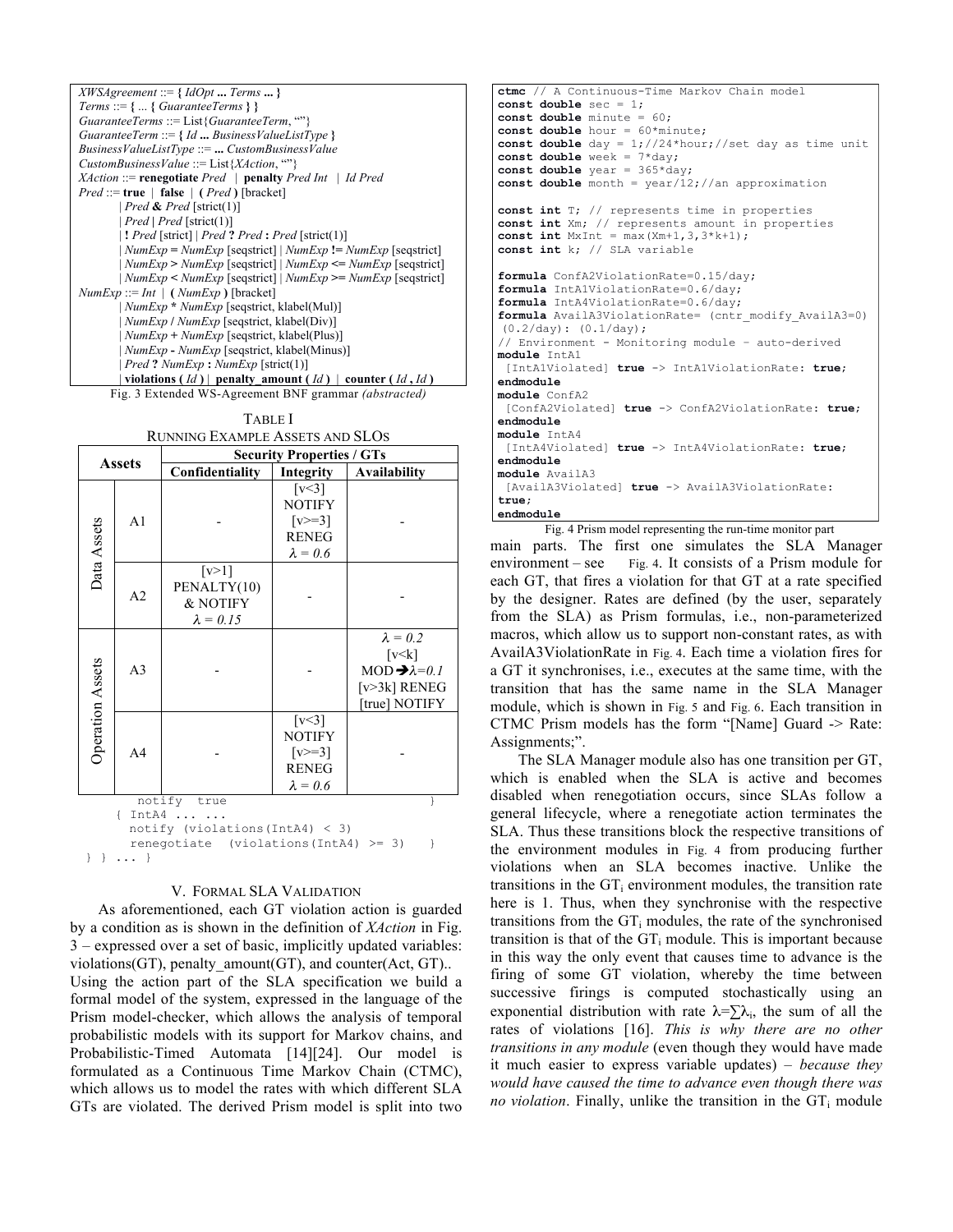```
formula guard penaltyConfA2 = (INCvltns ConfA2) > 1;
formula guard_notifyConfA2 = (INCvltns_ConfA2) > 1;<br>formula guard_notifyIntA1 = (INCvltns_IntA1) <3;
formula guard notifyIntA1
formula guard<sup>-</sup>renegotiateIntA1 = (INCvltns<sup>-</sup>IntA1)>=3;<br>formula guard_notifyIntA4 = (INCvltns_IntA4)<3;
formula guard_notifyIntA4

formula guard_modifyAvailA3 = (INCvltns_AvailA3)<k;
formula guard renegotiateAvailA3 =
(INCvltns_AvailA3)>(3*k);formula guard_notifyAvailA3 = true;
formula INCvltns_ConfA2 = 
((vltns_ConfA2+1>MxInt)?MxInt:(vltns_ConfA2+1));
// ...
formula INCcntr notify ConfA2 =
((cntr_notify_ConfA2+(guard_notifyConfA2?1:0)>MxInt)?
MxInt:(cntr_notify_ConfA2+(guard_notifyConfA2?1:0)));
// ...
formula INCcntr penalty ConfA2 =
((cntr_penalty_ConfA2+(guard_penaltyConfA2?1:0)>MxInt
)?MxInt:(cntr_penalty_ConfA2+(guard_penaltyConfA2?1:0
)));
formula INCpenalty amount_ConfA2 =
((penalty_amount_ConfA2+(guard_penaltyConfA2?10:0)>Mx
Int)?MxInt:(penalty_amount_ConfA2+(guard_penaltyConfA
2?10:0)));
formula INCcntr modify AvailA3 =
((cntr_modify_AvailA3+(quard_modifyAvailA3?1:0)>MxInt
)?MxInt:(cntr_modify_AvailA3+(guard_modifyAvailA3?1:0
)));
```
Fig. 5 Prism SLA manager module – I

that has no actions associated with it, the transitions of the SLA Manager module have a long set of actions.

If we compare the actions of the different transitions inside the SLA Manager module we can see that they follow the same pattern – actually they are the same modulo certain renamings. All such transitions are responsible for incrementing the value of the different counters. The differences among the actions of these transitions lie on renamings to capture the fact that a particular  $GT_i$  has been violated. This allows us to produce GT-specific versions of the different guards and variable updates in the model. For example, in transition **ConfA2Violated** variable SLAactive is set to true, since there is no renegotiate action for that GT, while in transition **IntA2Violated** it is set to the negation of guard renegotiateIntA2. The latter guard is the GT-specific guard of action renegotiate and is defined elsewhere in the model as a slightly modified version of the guard appearing in TABLE  $\left[\right.$  (v $\ge$ =3):

formula guard\_renegotiateIntA2 =  $(INCultns_IntA2)$  >= 3;

So we see that instead of directly using the variable vltns IntA2, we use instead the expression INCvltns IntA2. This is done because when this transition fires, the variables have not yet been updated to reflect the new violation – it is exactly this transition that is responsible for updating them. So all references to variables vltns\_X have to be replaced with the expressions INC\_vltns\_X, which are defined as:

formula INCvltns\_X =  $((vltns_X+1)$ -MxInt)

?  $MxInt : (vltns_X+1));$ 

This formula simply expands to the value of the variable plus one when that is not greater than the maximum value that the variable can take or to the maximum value itself otherwise, in order to avoid a variable overflow that would corrupt the model. Since Prism does not support parameterised formulas, we produce a different such formula for each variable we need

```
module SLA_Manager
SLAactive : bool init true;
vltns_ConfA2:[0.. MxInt] init 0;
vltns<sup>-</sup>IntA1 : [0 .. MxInt] init 0;
vltns_IntA4 : [0 .. MxInt] init 0;
vltns_AvailA3 :[0 .. MxInt] init 0;
cntr_notify_ConfA2:[0..MxInt]init 0;
cntr_notify_IntA1 : [0 .. MxInt]init 0;
cntr_notify_IntA4:[0..MxInt]init 0;
cntr<sup>notify</sub><sup>-</sup>AvailA3: [0..MxInt]init 0;</sup>
cntr_penalty_ConfA2:[0..MxInt]init 0;
penalty_amount_ConfA2:[0..MxInt]init 0;
cntr_modify_AvailA3:[0..MxInt]init 0;
 [ConfA2Violated] SLAactive -> 1:
 (SLAactive'= ! (false))
 & (vltns_ConfA2'=INCvltns_ConfA2)
   & (cntr_penalty_ConfA2'=INCcntr_penalty_ConfA2)
   & (penalty_amount_ConfA2'=INCpenalty_amount_ConfA2)
   & (cntr_notify_ConfA2'=INCcntr_notify_ConfA2); 
[IntA1Violated] SLAactive -> 1:
  (SLAactive'= ! (guard renegotiateIntA1))
  \& (vltns_IntA1'=INCvltns IntA1)
 & (cntr_notify_IntA1'=INCcntr_notify_IntA1);
 [IntA4Violated] SLAactive -> 1:
 (SLAactive'= ! (guard_renegotiateIntA4))
 & (vltns_IntA4'=INCvltns_IntA4)
  & (cntr_notify_IntA4'=INCcntr_notify_IntA4);
 [AvailA3\overline{V}iolated] SLAactive - 1:
   (SLAactive'= ! (guard_renegotiateAvailA3))
   & (vltns_AvailA3'=INCvltns_AvailA3)
   & (cntr_modify_AvailA3'=INCcntr_modify_AvailA3)
   & (cntr_notify_AvailA3'=INCcntr_notify_AvailA3);
endmodule
```
Fig. 6 Prism SLA manager module – II

to increment, as we cannot define a bounded increment function. However, the rest of the variables remain as they were in the guards, as these need to refer to the variable values *before* the transition fired. Updating the values of the variables follows a similar technique, whereby we set the new value of a variable X' to be the result of the formula INCX. This formula is defined to take into account the respective guards of the relevant actions, e.g.:

formula INCpenalty\_amount\_ConfA2 = ((penalty\_amount\_ConfA2 + (**guard\_penaltyConfA2** ? 10 : 0 )  $>$ MxInt) $\frac{1}{2}$  MxInt : (penalty\_amount\_ConfA2 + (**guard** penaltyConfA2 ? 10 :  $\overline{0}$ )));

This long expression is simply trying to increment the penalty amount paid due to violations of ConfA2 by the amount 10 that was requested in the respective penalty action but only do so if the guard of that action (shown in bold here) is satisfied, leaving it as it was otherwise (the ": 0" part). At the same time it makes sure that the new value will not become greater than the maximum possible value. This demonstrates the general rule for translating guards and variable updates in the model – for each action type X of a GT Y we produce a formula guard  $XY$  and a formula to update variable cntr  $X$   $Y$ . The guard needs to be the disjunction of all type X action instances of a GT (there might be more than one), and variable cntr  $X$   $Y$  needs to be incremented by an amount that is in accordance with the guards of each action instance of type X. So for two X action instances  $(X1, X2)$  we would have:

```
formula INCcntr_X_Y =
  (\text{cntr}_X Y + (\overline{\text{guard } X1Y} ? 1 : 0 ) + (guard_X2Y ? 1 : 0 ) > MxInt)
   ? MxInt
  : (\text{cntr}_X Y + (\text{guard } X1Y ? 1 : 0) + (guard_X2Y ? 1 : 0 ));
```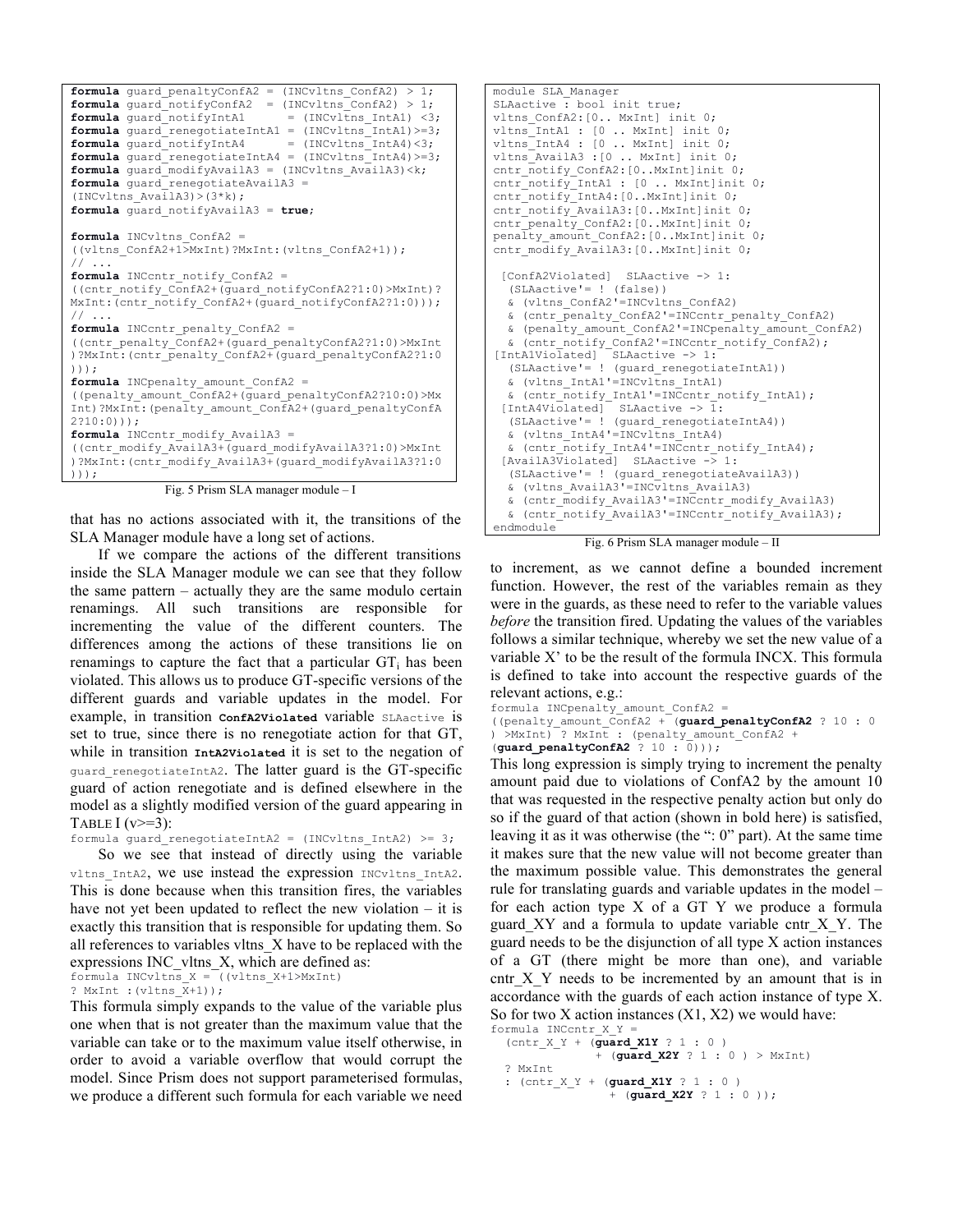- 1) A number of *n* modules representing the environment of the SLA Manager, each of which emulates a violation of a  $GT_k \leq r$  with the respective rate  $GT_k$ ViolationRate (which is provided by the user): module GTk  $[GT_kViolated]$  true ->  $GT_kViolationRate$  : true; endmodule
- 2) At most  $n \times m$  guards for the actions of each  $GT_k$ : formula guard  $_{\text{actnTp}}GT_k = or_{\text{act}}$  guard(a) Where  $\arctan\pi p$  is in actionTypes( $GT_k$ ) and  $\arctan\pi p$  is in actionInstances( $GT_k$ ).
- 3) At most *n×m* incrementation formulas for GT-specific variables cntr\_X\_Y\_INC<sub>var</sub>GT<sub>k</sub>.

Fig. 7 Prism elements produced for an SLA

So given an SLA with *n* guarantee terms (GTs) and *m* actions (As), we produce a model with the elements shown in Fig. 7. Once we have the model, we can use Prism to check a number of properties so as to get a better understanding of the SLA – for example:

(i) What is the expected time for eventually (F) having a renegotiation?

• R{"time"}=? [ F !SLAactive ]

Prism reports that it would take 3.4195 days until an SLA renegotiation – and does so in 2.59 seconds.

(ii) What is the probability that a renegotiation will occur within the first 4 days?

•  $P=?$  [  $F \leq (4 * day)$  !SLAactive ]

Prism reports that the probability is 0.6784 and does so in 2.345 seconds.

(iii) What is the probability to pay more than Xm currency units in the first month?

• P=? [F<=month (penalty\_amount ConfA2>Xm)] Prism reports that  $P = 0.0046$  in 0.083 sec, for k=1 and Xm=20.

(iv) What is the probability to have a violation on confidentiality or integrity of any data asset within a month?

• P=? [F<=month (vltns\_IntA1+vltns\_ConfA2>=1)] Prism reports that it is 0.9114 (in 0.037 sec).

(v) What is the probability to reach double the infrastructure resources (i.e., to have 2*k* number of modifications for the operation assets) within the first month?

• P=? [F<=month (cntr\_notify\_AvailA3 >(2\*k))] Prism reports that it is 0.0459 (in 1.874 sec).

#### VI. EXPERIMENTAL RESULTS

One can use Prism to evaluate a number of different properties as we have already done – the more properties one evaluates, the better they understand the ramifications of the SLA at hand. Prism allows one to see also how properties change along with certain model parameters. For example, what would the previous properties be if we considered time as a variable instead of some specific constant? The results for  $k=1$ , with T ranging within [1,15] are shown in Fig. 7 for properties  $(ii) - (v)$  and for values of Xm that are in the [20,50] interval. As the time now ranges in days instead of a month, the time to produce each of these graphs with Prism is relatively short – even for Xm=50 (which causes the upper range of all integer variables to be equal to 51) the time to

complete the analysis is less than 17 sec. As the results show the SLA will not remain active for long – in around 10 days the probability of initiating a renegotiation (property ii) is almost 1 and that is independent of the value of Xm, our budget for penalties. Indeed, Xm is irrelevant for properties (ii), (iv) and (v) as we can see from the graphs, since all curves for different values of Xm coincide. The graphs of properties (iii)–(v) show that renegotiation will occur due to a high number of violations but that we will not have to pay more than our penalty budget within that time interval (property iii), which is a positive result.

Had we obtained an unexpected result during the analysis, it would be an indication that there is something wrong. The problem could be with either (or both):

- 1) The property itself maybe we are not actually specifying what we should be specifying.
- 2) The SLA itself and/or our understanding of it maybe it is not doing what we think it is doing.

Developing reasonable SLAs that satisfy a number of different properties is quite difficult – it is easy to slip up and introduce errors when programming (which is what we are doing essentially). Since with SLAs our mistakes can be translated into monetary penalties directly (or even indirectly by being forced to allocate too many resources to a client), it is imperative that we have as good an understanding of what exactly we are committing to. What may sound good initially is not necessarily so. The same is true when specifying properties – these can be quite tricky to express correctly and sometimes it helps immensely to refer to existing patterns of properties [15]. Another issue with properties expressed in Prism's language is that they are evaluated at the *initial* state by default. If one wishes to evaluate them at a different state then they need to use what Prism calls a *filter* that take the form *filter(op, prop, states)*, e.g., what is the maximum probability of paying a penalty from all states where there has been one violation of Confidentiality for asset A2?

filter(max, P=? [F (cntr penalty ConfA2>1)], (vltns\_ConfA2=1))

Prism reports that  $P = 0.1031$  for  $k=1$  and  $Xm=15$  and that there is only one state that satisfies the state filter.

In Fig. 9 we can see the SLA analysis time for different values of the Xm and T parameters when checking properties  $(ii)$ – $(v)$ . We can see that the time increases along with Xm, which is reasonable because Xm causes an increase in the size of all the model integer variables thus increasing the required memory space for analysis. We can also see that properties (ii) and (v) require substantially more time than the other two  $$ indeed they are ranked as  $(iv)$ ,  $(iii)$ ,  $(v)$ ,  $(ii)$ . This is because property (iv) covers only the relatively few states where the sum of violations of A1  $\&$  A2 are less than 2, while property (ii) on the other extreme, needs to cover all possible states.

## VII. RELATED WORK

SLAs have been widely used to specify terms and conditions for a service provision between service consumers and service providers [1]. In order to automate the SLA specification process, several specification languages have been defined over the years, with the aim to simplify the SLA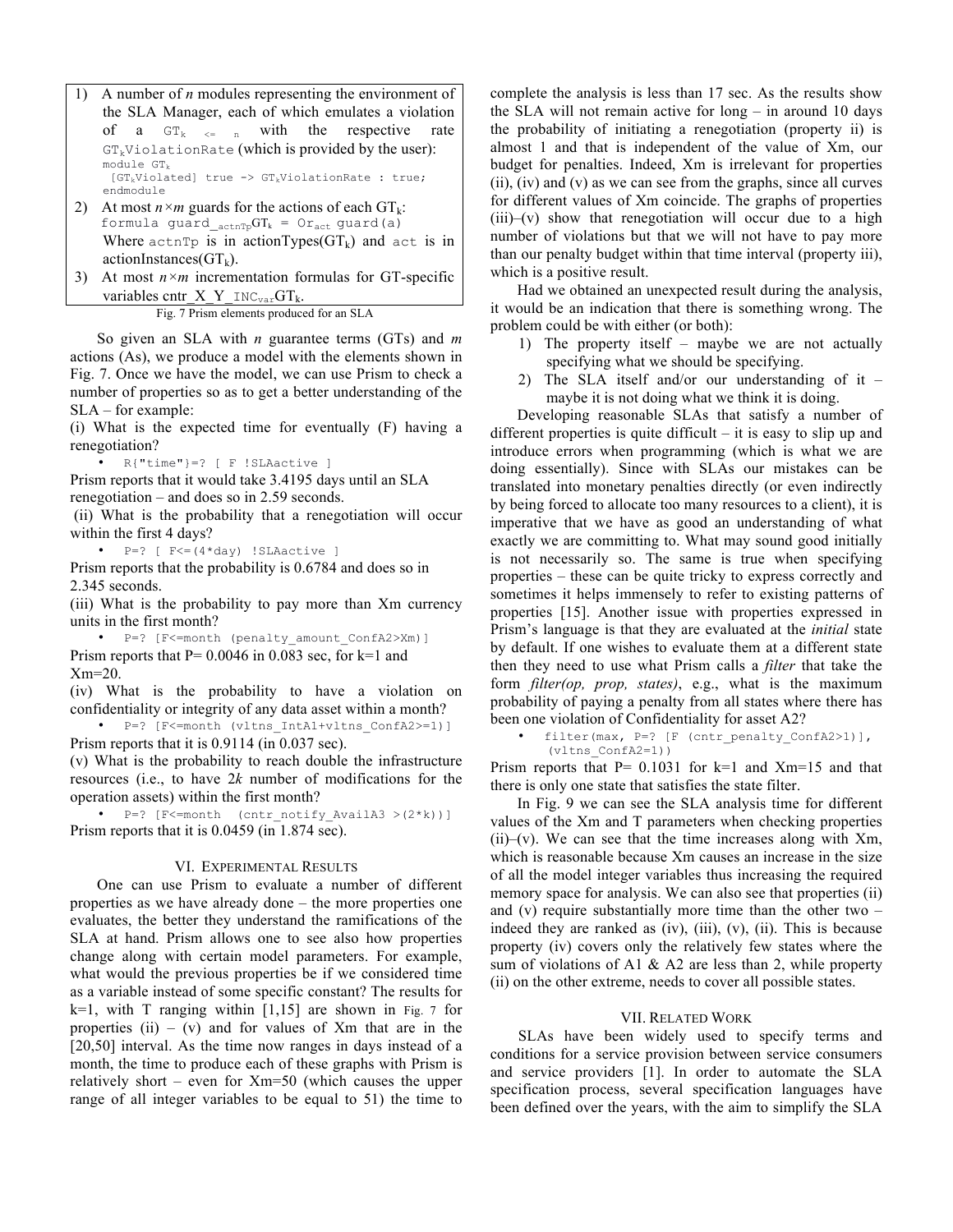specification process for the involved parties and to minimise the time and cost required for this. Despite though the extended research on SLA languages and SLA management, not much work has been done on validation of the SLA process.

Zseby in [26] presented three different types of sampling techniques of SLA validation, with non-intrusive two-point measurements. However, these validation techniques rely on the actual network traffic in order to capture packets with the main focus of validating the delay guarantees of an SLA.

Haq et al. in [8] introduced the need for proactive and reactive SLA validation and in [9] the need of three different SLA validation models (from resource, infrastructure and business points of view), and presented an SLA holistic validation framework for service value chains and Cloud based service value chains. Nevertheless, both approaches refer to the validation of an SLA after the establishment of the agreement, and not prior to it.

Extensive work has also been conducted with regards to verification of SLAs. Ishakian et al. in [29] present a formal verification for SLA transformations. Their framework enables users to propose specific transformation rules, which are fed to an SLA transformation engine, in order to explore any possible safe co-location configurations in a cloud setting. The work done in [7] presents a framework for SLA verification by involving a third-party auditor. In this work the authors provide two testing algorithms to detect an SLA violation on a VM memory size and to defend various attacks from an untrusted cloud.

The authors in [20] introduce a formal model to optimise and reason about service availability and budget compliance through monitoring. The monitoring model used in this work is designed to observe in real-time these two service characteristics and react to them based on the defined SLA of the services.

In [17] the authors propose a proactive approach for evaluating and testing the logical composition of guarantee terms of SLAs, by defining a four-valued logic that allows evaluating both the individual guarantee terms and their logical relationships. They have created a test criterion based on the modified condition decision coverage (MCDC), in order to obtain a cost-effective set of test requirements from the structure of the SLA. Furthermore, by analysing the syntax and semantics of the agreement, they define specific rules to avoid non-feasible test requirements.

However, all work done regarding the SLA verification is not conducted prior to sign the agreement but it is rather occurring during the SLA period, in order to detect possible breaches of the terms or reconfigure at run-time services to continue being compliant with the agreed terms.

### VIII. CONCLUSION AND FUTURE WORK

Specifying SLAs that can be used to govern automatically a service-based system is a difficult activity. We have extended WS-Agreement to allow more precise definition of the SLA Guarantee Terms (GT) that need to be monitored during run-time and the actions that need to be taken



whenever a GT is violated. As the actions can lead to monetary penalties and/or to an increase in the resources allocated to clients it is imperative that SLA specifiers have a way to validate the SLAs they offer and understand their consequences – a task that is not at all easy to perform. For this reason, we have developed a method to translate an SLA into a formal language for temporal stochastic models, that allows us to analyse it and validate it by examining different types of properties that one may be interested in – both to validate that the SLA behaves as expected and to identify issues that could potentially lead to exposure to high penalties. The derived models can be used to explore different environmental assumptions, such as different rates of GT violations (which depend on the actual rates of client requests and the ability of our services to respond to these while respecting the SLA GTs), different penalty amounts, different time-intervals, etc.

This approach opens the way for more precise SLAs on which we have a higher degree of trust. It also enables the possibility of re-validating an SLA at run-time, once real